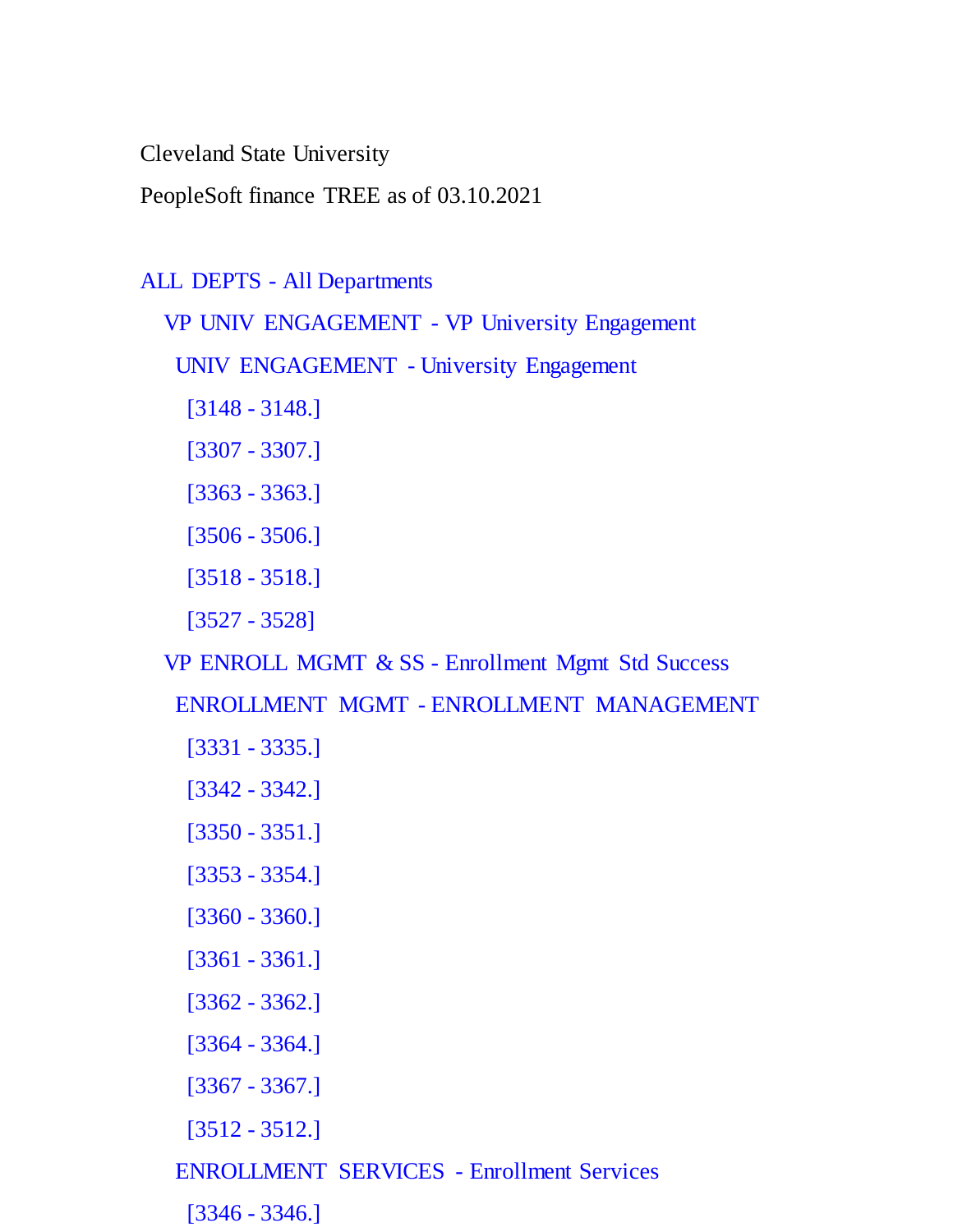#### STUDENT AFFAIRS - Student Affairs

- [2046 2047]
- [2401 2401.]
- [3301 3306]
- [3308 3314]
- [3316 3319]
- [3320 3320.]
- [3326 3330.]
- [3339 3339.]
- [3347 3347.]
- [3357 3359]
- [3366 3366.]
- [3378 3378.]
- [3380 3398]
- [3450 3450.]
- [6500 6500.]
- [6610 6610.]
- [6630 6630.]
- STUDENT SUCCESS STUDENT SUCCESS
	- [2012 2012.]
	- [2056 2056.]
	- [3336 3336.]
	- [3340 3340.]
	- [3577 3577.]
- PROVOST Provost
- GRADUATE STUDIES Graduate Studies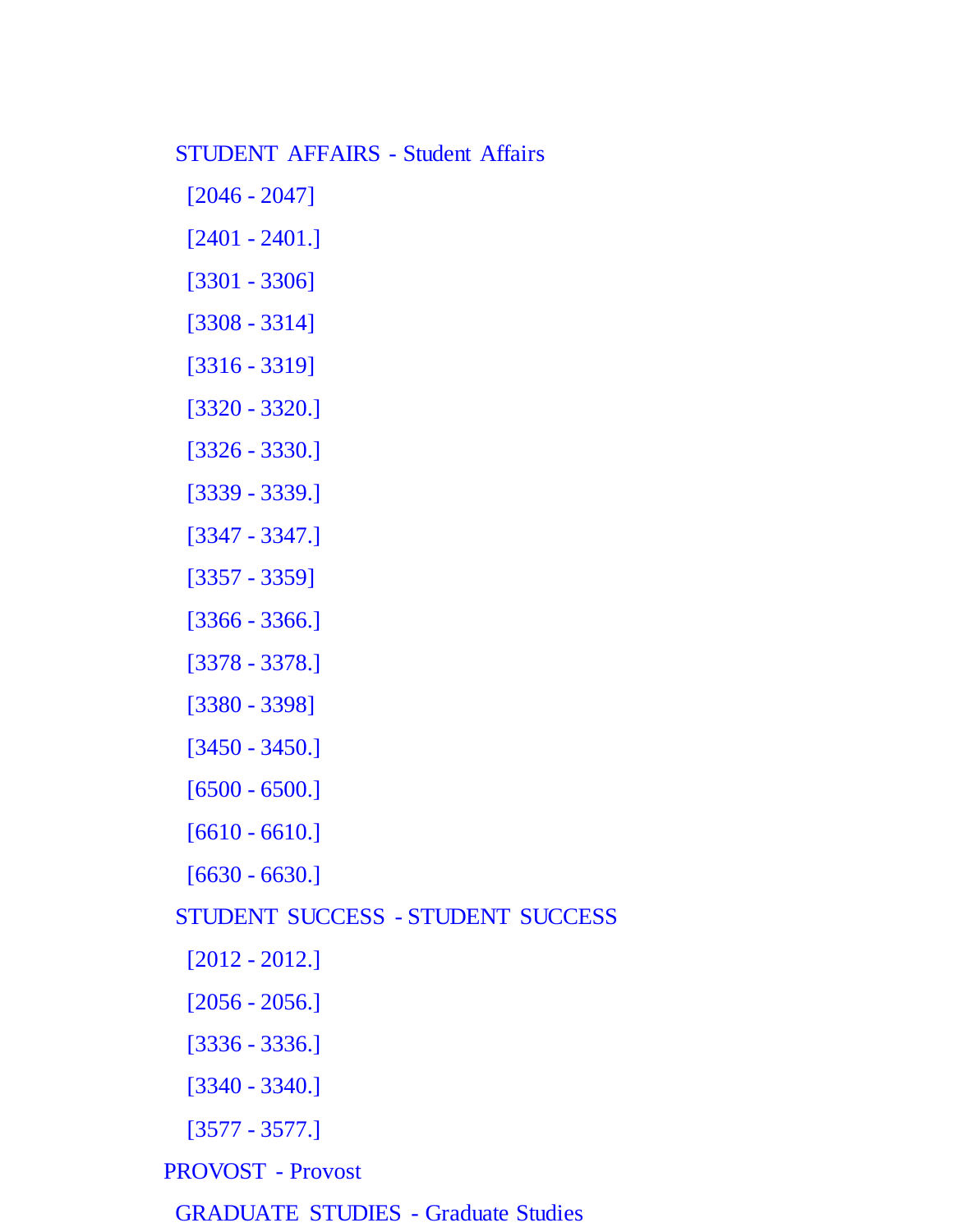- [1650 1650.]
- [1686 1686.]
- [1700 1702]
- [1704 1704.]
- [1714 1714.]
- [1751 1751.]
- [1771 1781]
- [3149 3149.]

SPONS PRGM RESRCH - Sponsored Programs & Research

- [1601 1601.]
- [1703 1703.]
- [1707 1708]
- [1710 1713]
- [1719 1719.]
- [1723 1723.]
- [1758 1758.]
- RESEARCH VP Research VP
- [1600 1600.]
- [1797 1798.]
- [3517 3517.]

VP ACADEMIC PROGRAMS - Vice Provost Academic Programs

- [2009 2011.]
- [2057 2057.]
- [2092 2092.]
- [3135 3135.]
- [3164 3167]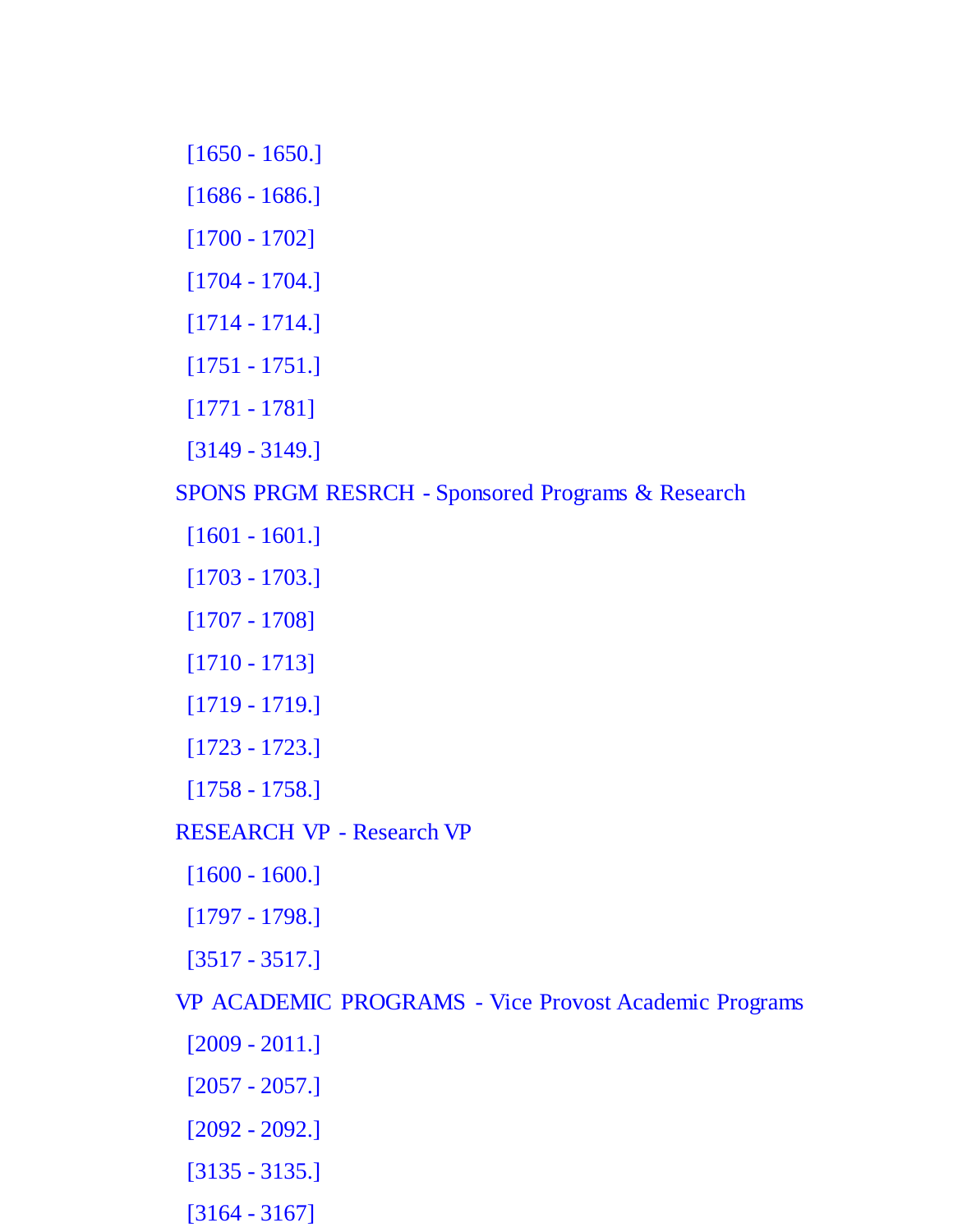VP ACADEMIC AFFAIRS - Vice Provost Academic Affairs

- [3100 3100.]
- [3123 3124]
- [3137 3137.]
- [3139 3139.]
- [3142 3142.]
- [3348 3348.]
- [9560 9561.]

VP ACADEMIC PLANNING - Vice Provost Academic Planning

- [3141 3141.]
- [3570 3571]
- [3575 3575.]
- [3903 3903.]
- [3907 3907.]

SCIENCES & HEALTH - Sciences & Health Professions

```
 [0200 - 0299]
```
SCHOOL OF NURSING - School of Nursing

```
 [0520 - 0520.]
```
[0527 - 0527.]

[0700 - 0799]

- HONORS COLLEGE Honors College
	- [0801 0801.]
	- [0898 0898.]
	- [3120 3120.]
- LA SS Liberal Arts & Social Sciences
- [0301 0346]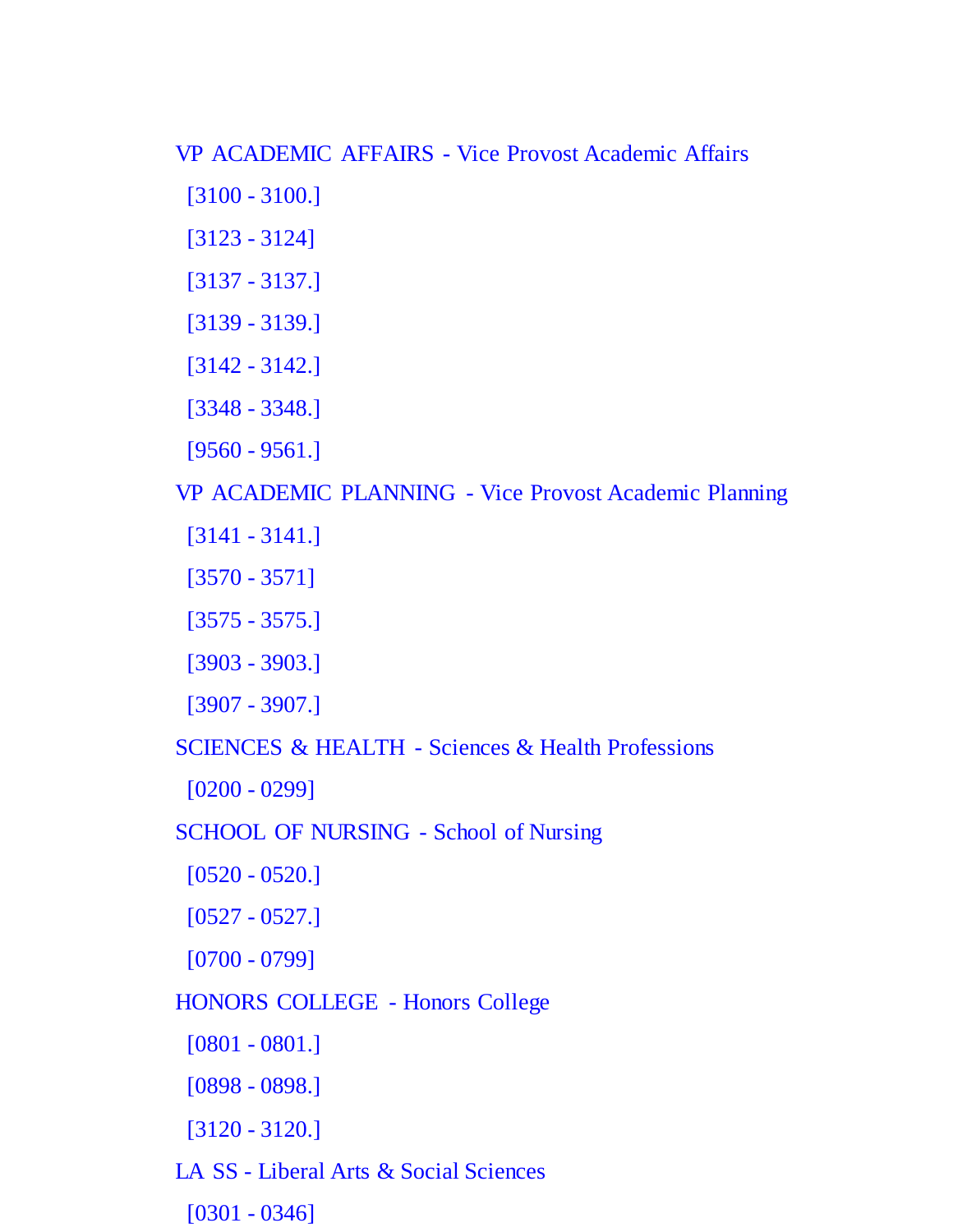[3369 - 3369.]

[3451 - 3456]

### BUSINESS - Business Administration

[0401 - 0499]

### EDUCATION - Education & Human Services

[0501 - 0519]

[0521 - 0526]

[0528 - 0599]

[3593 - 3593.]

ENGINEERING - Engineering

[0601 - 0699]

LAW - Law

[1101 - 1199]

URBAN AFFAIRS - Urban Affairs

[1901 - 1999]

[3365 - 3365.]

OTHER PROVOST - Other Provost

[0347 - 0347.]

[0362 - 0362.]

[2050 - 2050.]

[2098 - 2098.]

[2800 - 2806]

[2910 - 2915]

[3101 - 3117]

[3125 - 3127.]

[3130 - 3130.]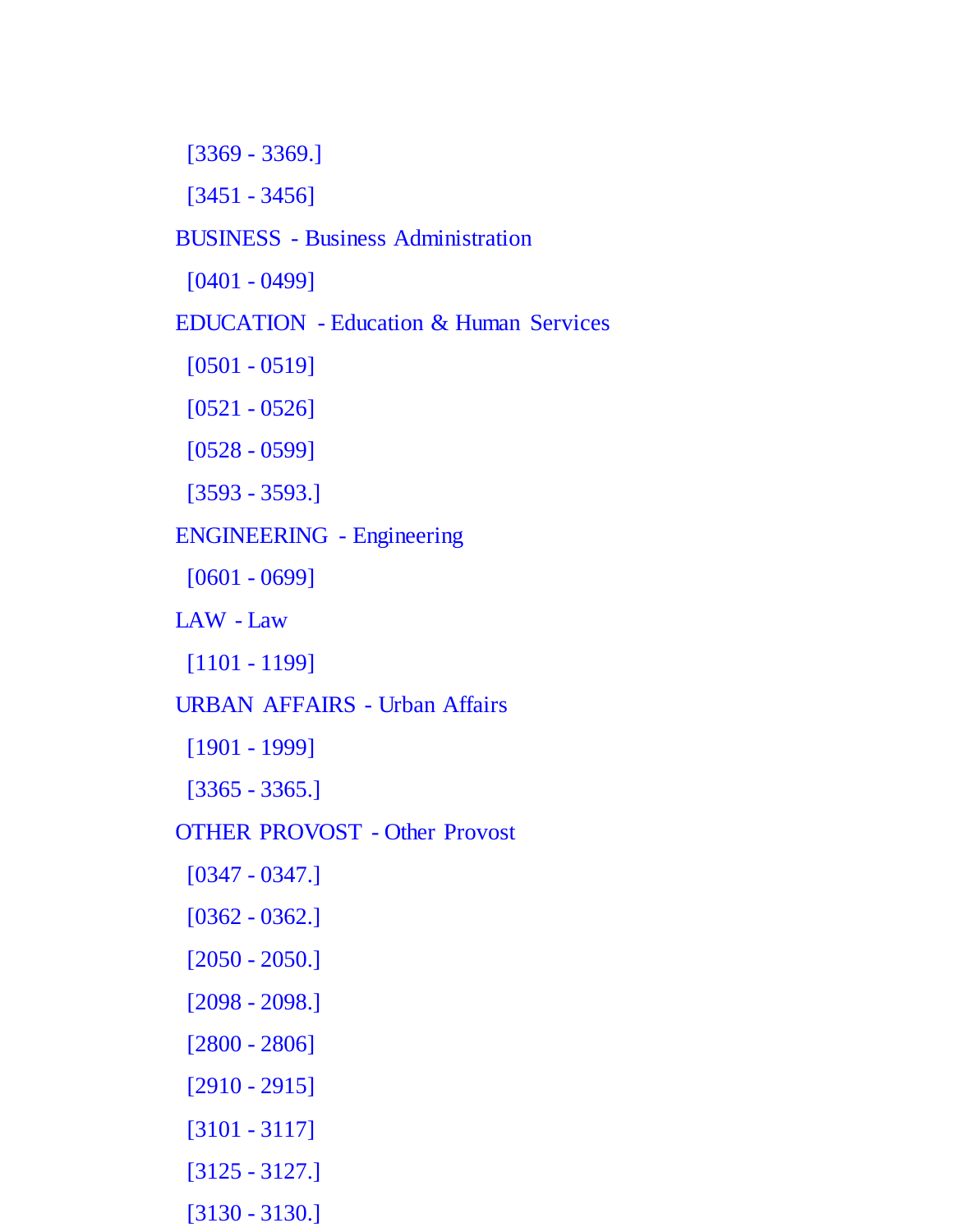- [3150 3163]
- [3168 3175]
- [3192 3192.]
- [3341 3341.]
- [3375 3375.]
- [3507 3507.]
- [3516 3516.]
- [3521 3521.]
- [3525 3526]
- [3529 3532]
- [3536 3537]
- [3557 3557.]
- [3564 3564.]
- [3566 3566.]
- [3568 3568.]
- [3574 3574.]
- [3576 3576.]
- [3901 3901.]
- [4000 4000.]
- [6710 6740]

# FINANCE & ADMIN - Finance & Administration

- CAMPUS SUPPORT SVCS Campus Support Services
	- [3349 3349.]
	- [5600 5600.]
	- [5698 5698.]
	- [6005 6006]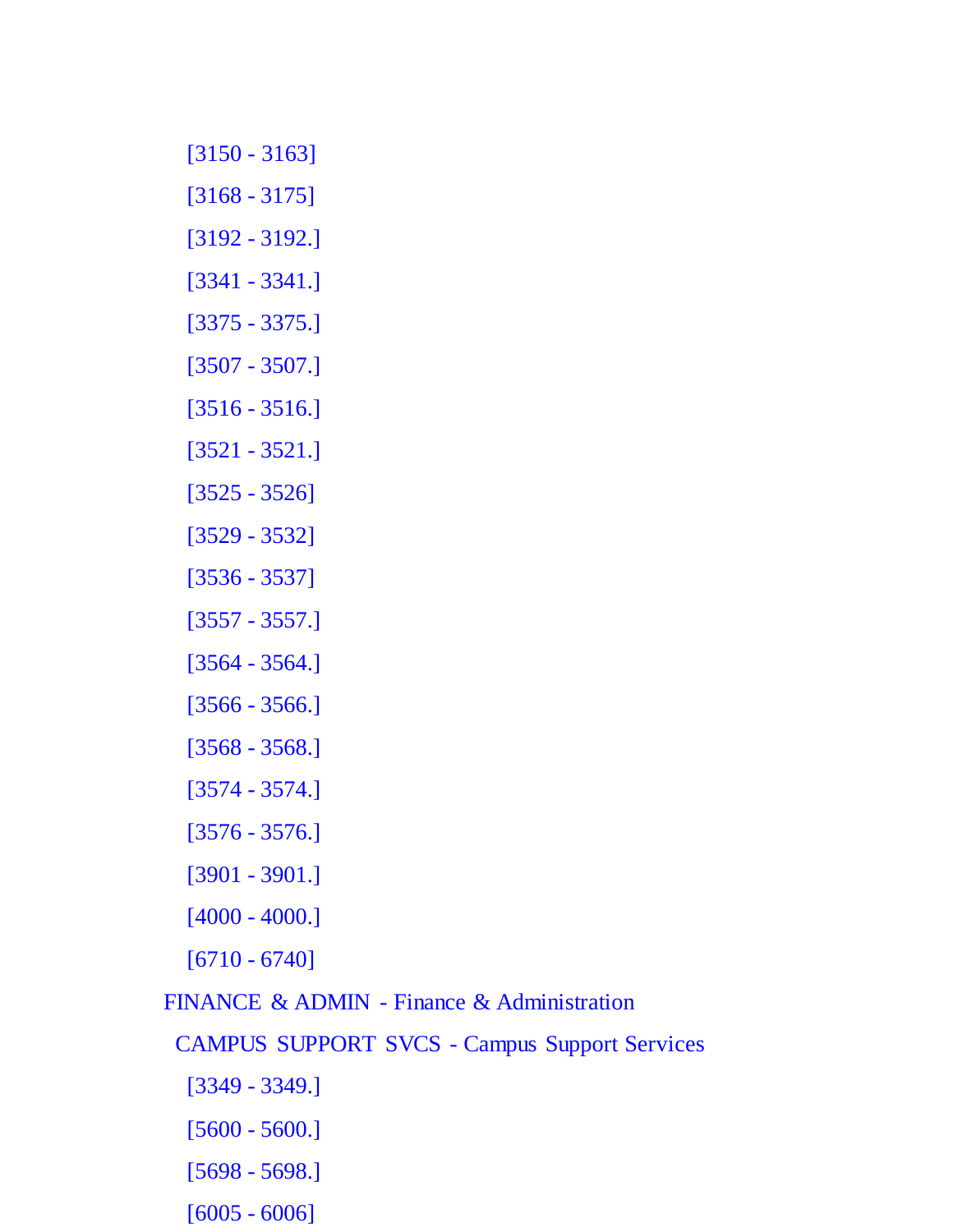[7100 - 7100.]

[8000 - 8520]

#### BUDGET - Budget Office

[3546 - 3546.]

### INFO & COMMUNICATION - IST & Telecom

[3020 - 3023]

[3025 - 3034]

[3569 - 3569.]

[3904 - 3904.]

#### CAMPUS SAFETY - Campus Safety

[3293 - 3293.]

[3560 - 3560.]

### FACILITIES - Facilities

[3200 - 3201]

[3204 - 3289]

[3290 - 3292]

[3294 - 3299]

[3650 - 3650.]

[3670 - 3670.]

[3680 - 3680.]

# CAPITAL PLANNING - Capital Planning

[3550 - 3554]

# CONTROLLER - Controller

[3482 - 3482.]

[3483 - 3483.]

[3484 - 3484.]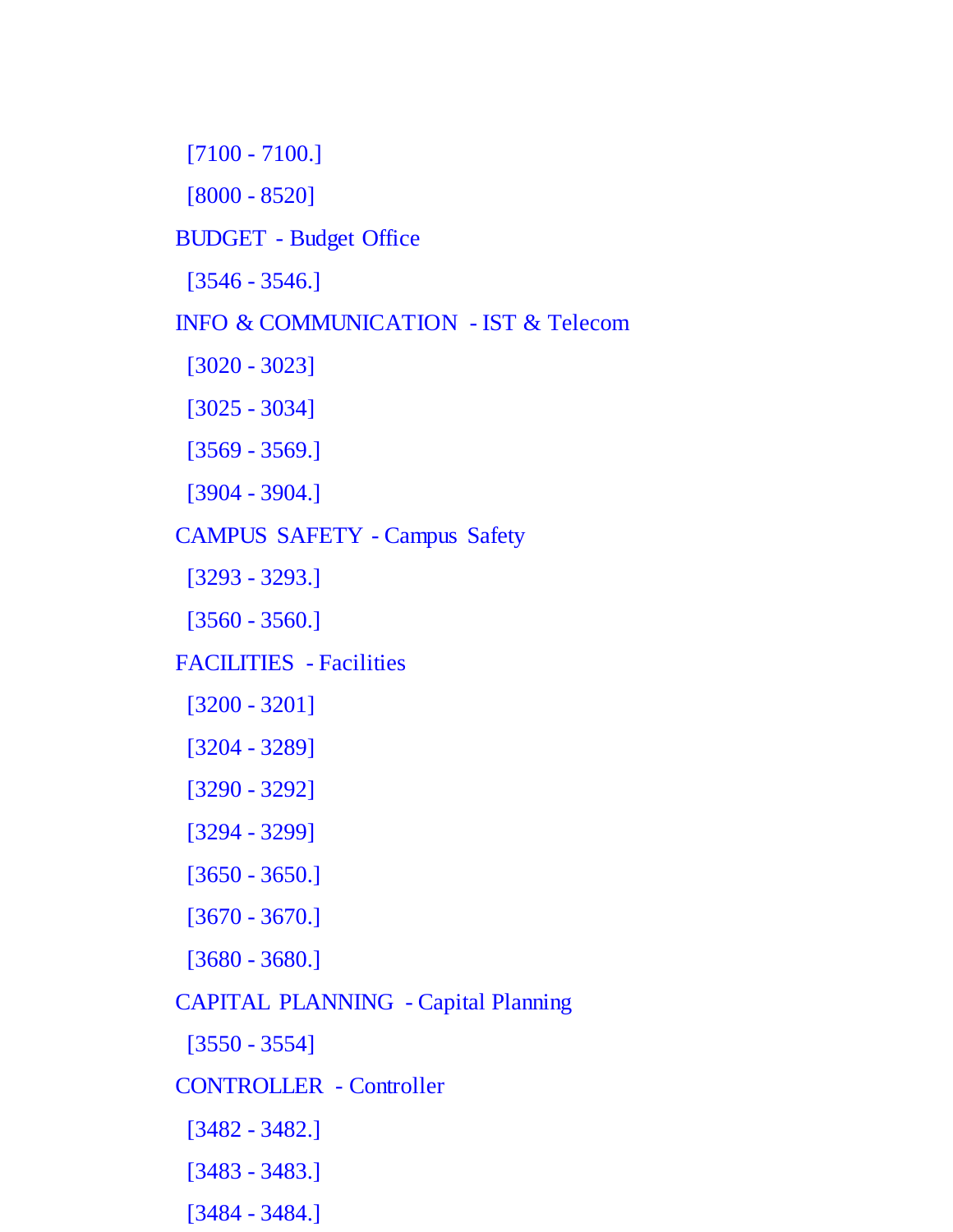[3644 - 3645]

OTHER FINANCE - Other Finance & Administration

- [3042 3042.]
- [3202 3203]
- [3337 3337.]
- [3373 3373.]
- [3376 3376.]
- [3440 3440.]
- [3501 3501.]
- [3508 3508.]
- [3538 3541]
- [3549 3549.]
- [3558 3558.]
- [3561 3561.]
- [3565 3565.]
- [3567 3567.]
- [3572 3572.]
- [3579 3589]
- [3596 3597]
- [3606 3608]
- [3625 3625.]
- [3638 3638.]
- [6000 6000.]
- [6070 6080.]

DEVELOPMENT - Development

UNIV ADVANCEMENT - Div of University Advancement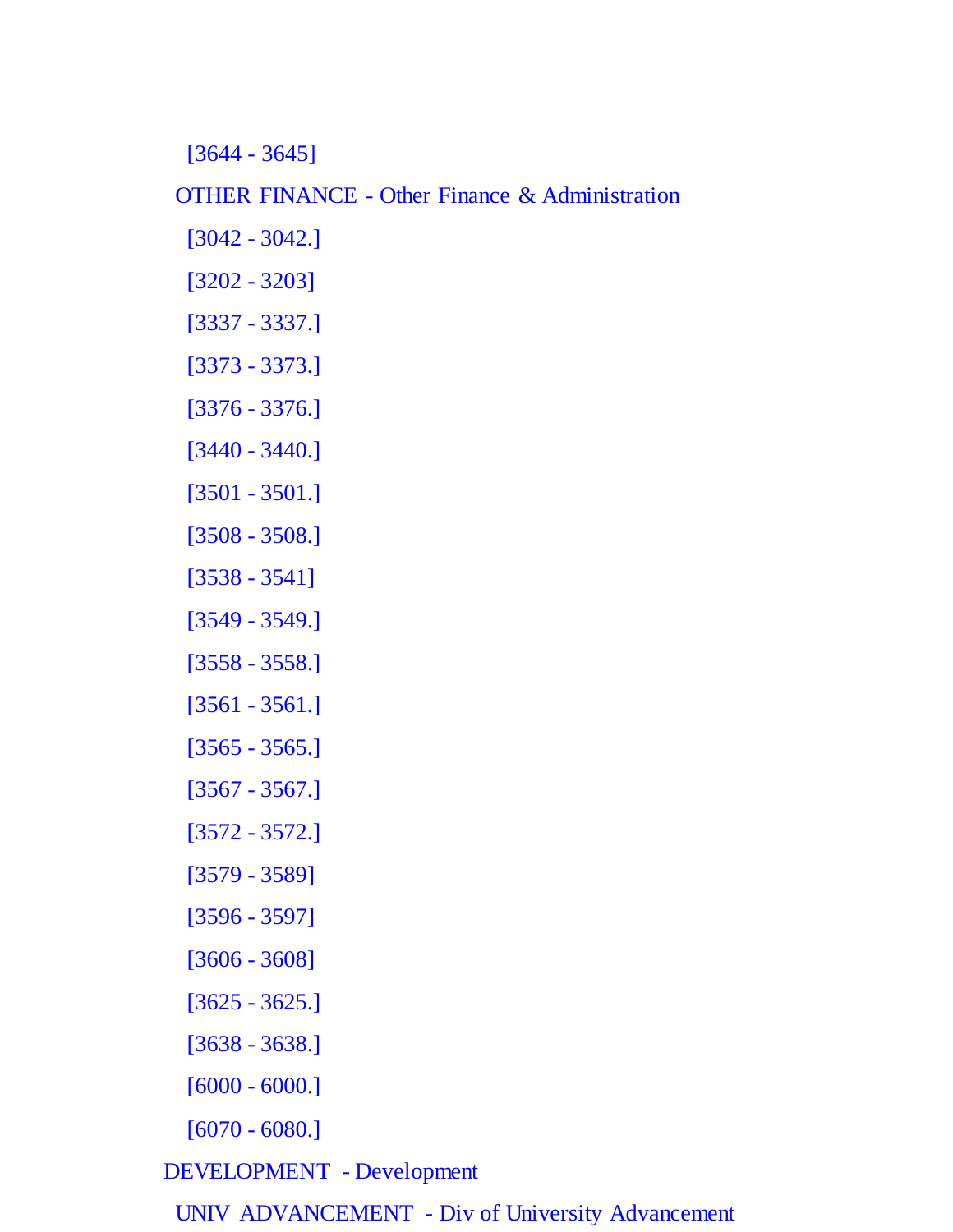#### PRESIDENT - President

HRD - Human Resources Development

[3522 - 3523.]

[3548 - 3548.]

[3592 - 3592.]

### MARKETING - Marketing

[3024 - 3024.]

[3412 - 3412.]

[3505 - 3505.]

[3515 - 3515.]

GENL CNSL & COMPLIA - General Counsel & Compliance

[3485 - 3485.]

[3495 - 3495.]

[3520 - 3520.]

[3542 - 3542.]

PRESIDNT - President

[2055 - 2055.]

[3417 - 3417.]

[3500 - 3500.]

[3502 - 3503]

[3510 - 3511]

[3514 - 3514.]

[3519 - 3519.]

[3524 - 3524.]

[3534 - 3535]

[3555 - 3555.]